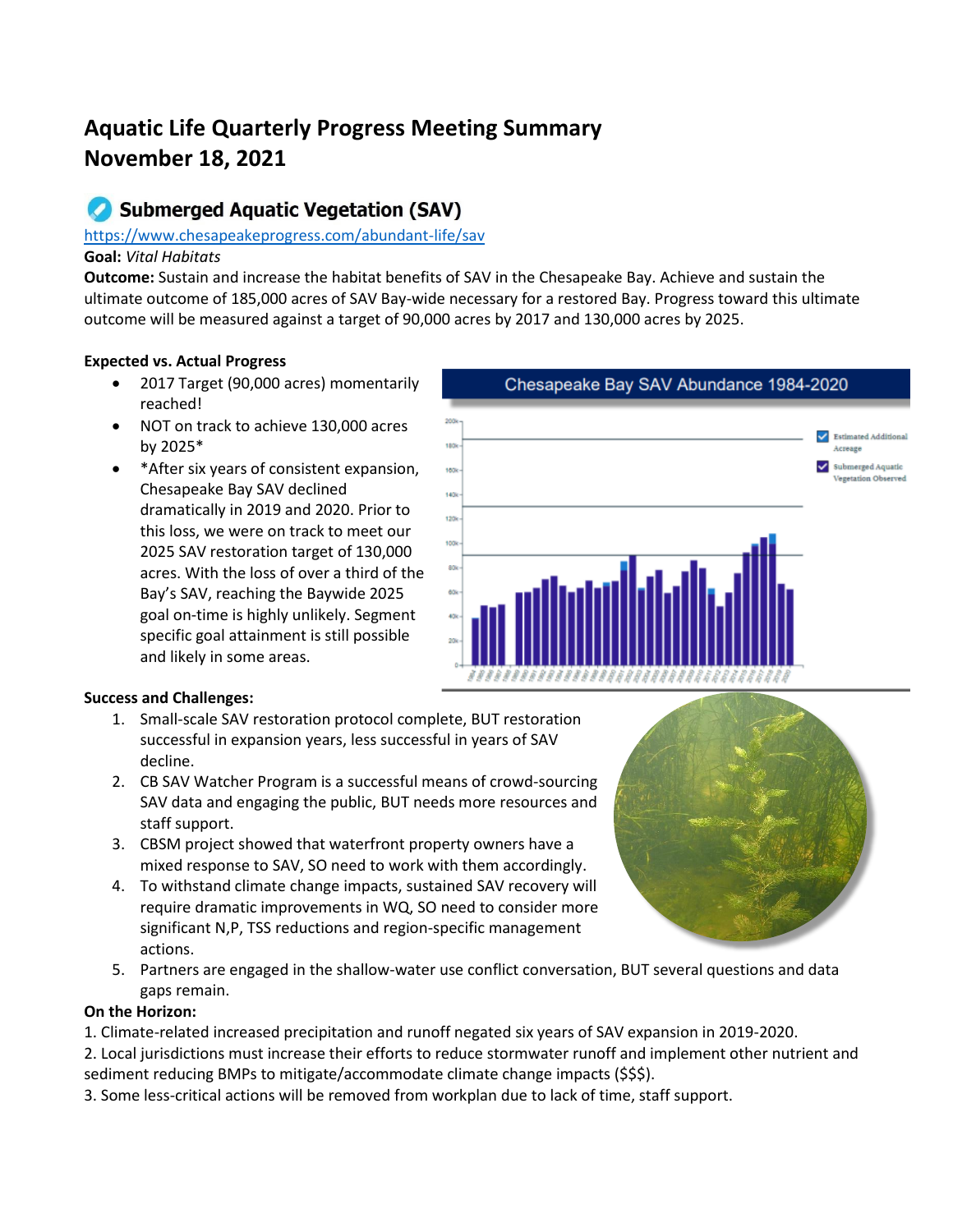#### **We plan to**

- 1. Advocate for climate adaptation (more N, P, TSS reductions, more research)
- 2. Re-evaluate use of the small-scale restoration guidance (emphasize implementation when SAV is on up-swing)
- 3. Collaborate with the CRWG re: Blue Carbon Market (VA has paved the way)
- 4. Simplify workplan (we were overly ambitious again)

#### **Equitable and inclusive restoration**

- 1. 1. SAV WG will engage the Stewardship and Diversity Workgroups
- 2. The SAV WG will engage more underrepresented people and communities in SAV research, monitoring and outreach efforts.
- 3. SAV restoration projects in areas more traditionally used by underserved communities

#### **Help needed**

The SAV Workgroup asks that the Management Board advocate for further reduction of Nitrogen, Phosphorus, and Total Suspended Sediment loads to the Bay. Improving water clarity will be the most effective way to improve SAV resilience to climate stressors and the only means of maintaining viable eelgrass populations in the lower Bay.

# **Blue Crab Abundance**

#### <https://www.chesapeakeprogress.com/abundant-life/blue-crab-abundance>

#### **Goal:** *Sustainable Fisheries*

**Outcome:** Maintain a sustainable blue crab population based on the 2012 target of 215 million adult females. Refine population targets through 2025 based on best available science.

#### **Expected vs Actual Progress**



*The graph shows a time series of the abundance of spawning-age female blue crabs in the Cheapeake Bay.* **Success and Challenges**

- Current management framework is working
- Updated the management reference Points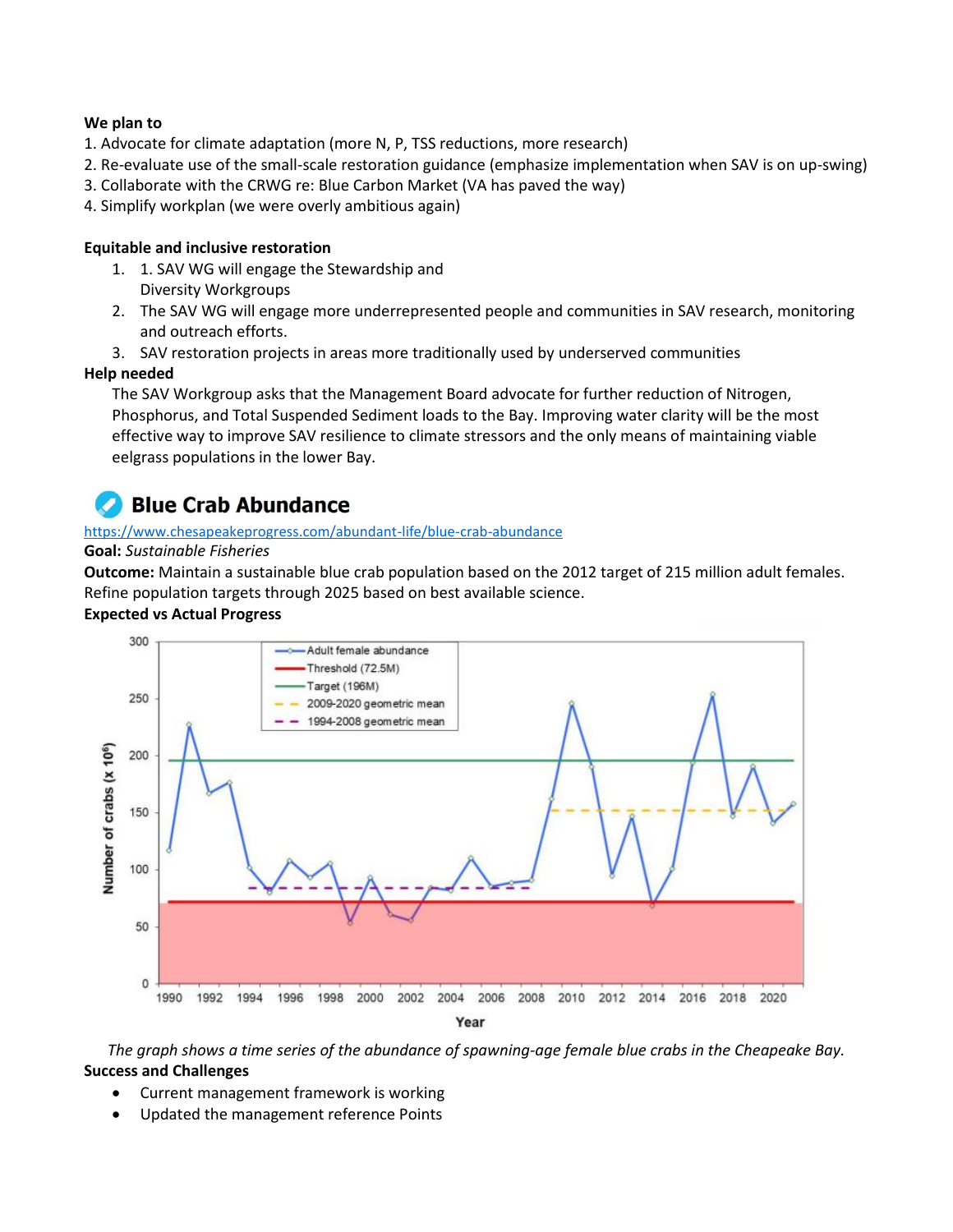- Developed a harvest reporting document
- Struggling to meet science and research needs that require additional funding

# **On the Horizon**

- Continue to focus on science and research that will improve the stock assessment model
- Develop protocols for future updates to the management reference points

#### **We plan to:**

- Continue conducting the Winter Dredge Survey and analyzing the results for stock assessment
- Continue applying for GIT funding and identifying other funding sources
- Continue providing the best available science to management jurisdictions

#### **Equitable and inclusive restoration**

- Jurisdictions are focused on maintaining a sustainable fishery throughout the Bay
- Consider broadening CBSAC membership and participation opportunities.
- Consider DEIJ in future Logic and Action Plans

#### **Help needed:**

- Support science and research needs for blue crab population assessment and management o Needs identified in SSRF
- Provide endorsement for research funding opportunities (e.g., GIT funding) that can address blue crab science needs

# **Oysters**

# <https://www.chesapeakeprogress.com/abundant-life/oysters>

#### **Goal:** *Sustainable Fisheries*

**Outcome:** Continually increase finfish and shellfish habitat and water quality benefits from restored oyster populations. Restore native oyster habitat and populations in 10 tributaries by 2025 and ensure their protection.

# **Expected vs Actual Progress:**

#### On track

to meet the oyster outcome by 2025.

- Tributaries selected: 10
- Restoration plans completed: 10
- Restoration complete: 6 tributaries
- Remaining tributaries:
	- 2 slated for 2022
	- 2 slated for completion by 2025
	- 1 bonus tributaries completed in VA



#### **Successes and Challenges:**

● Developing a strong framework up front was time well spent.

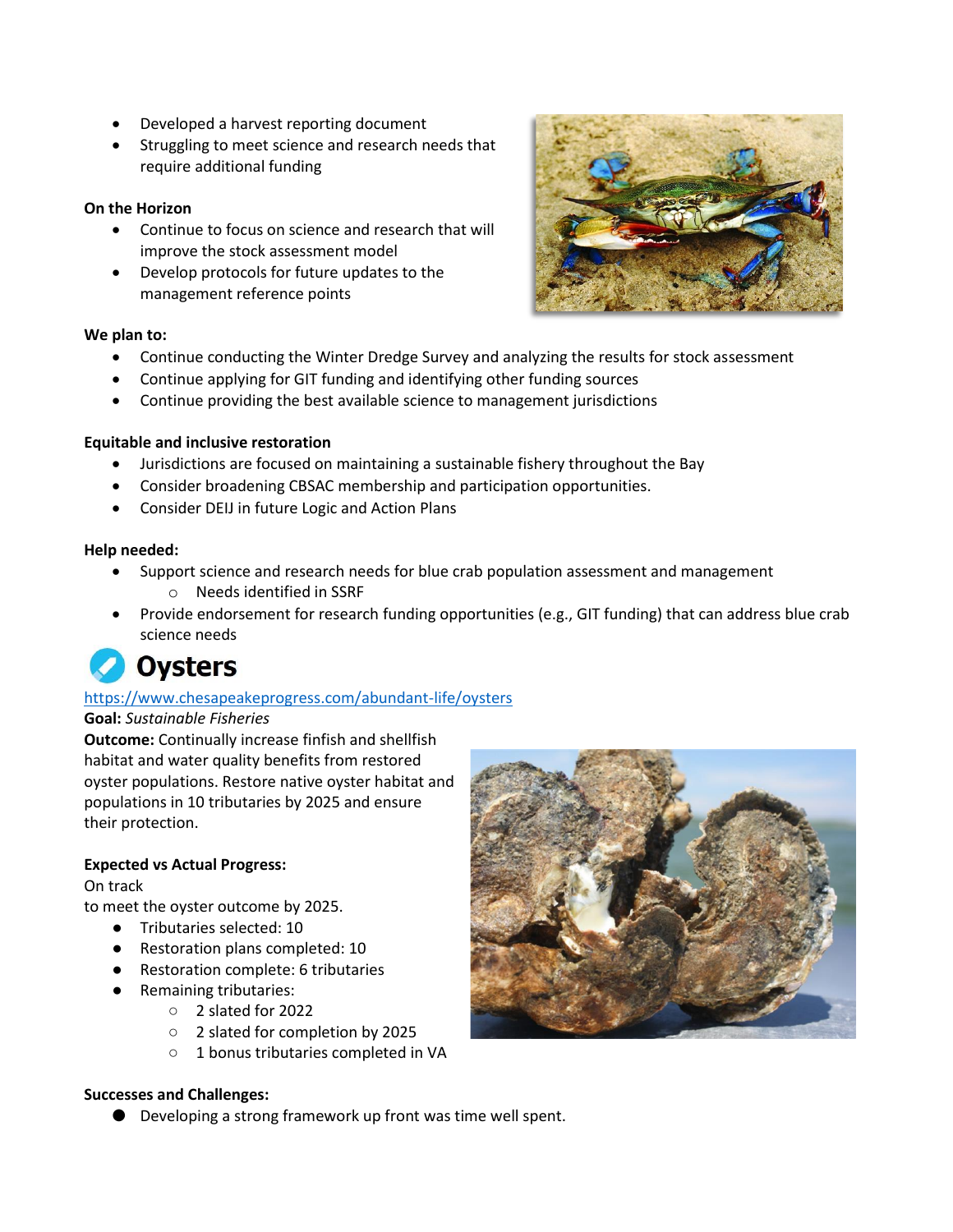- Oyster restoration is expensive up front, but the ecosystem service benefits (ex: denitrification, fish habitat) can make for a relatively quick return on investment. *See [NOAA Fisheries Tech Memo on ORES](https://spo.nmfs.noaa.gov/sites/default/files/TMOHC8.pdf)  [research findings.](https://spo.nmfs.noaa.gov/sites/default/files/TMOHC8.pdf)*
- Monitoring could likely be streamlined.

# **On the horizon**

- States have stepped up in recent years to help ensure the oyster goal will be met. These actions were largely possible due to the early intensive work of the partners in terms of common goal setting, tributary selection, planning, and consensus building. ○
	- o Maryland passed legislation mandating the completion of its five tributaries.
	- $\circ$  Virginia allotted \$10 million in additional funding to ensure its tributaries are completed.
- To streamline monitoring, partners are working on developing a rapid assessment protocol.

# **We plan to:**

- Implement all planned reef construction to complete work by 2025
- Continue monitoring reefs at 3 and 6 year intervals, using a streamlined approach if appropriate.

# **Equitable and inclusive restoration**

- Restoration tributaries were selected based on science and feasibility; achieved some geographic diversity.
- Partners need to evaluate opportunities for better inclusion. Education, outreach, and volunteerism may provide opportunities.

# **Help needed:**

- Reaffirm commitment from states, other partners, to ensure we complete planned work
- Amplify success to date
- Support for DEIJ efforts

# **Forage Fish**

# <https://www.chesapeakeprogress.com/abundant-life/forage-fish>

#### **Goal:** *Sustainable Fisheries*

**Outcome:** Continually improve the Partnership's capacity to understand the role of forage fish populations in the Chesapeake Bay. By 2016, develop a strategy for assessing the forage fish base available as food for predatory species in the Chesapeake Bay.



# **Expected vs Actual Progress:**

- The outcome is on track
- Science is progressing and being used to describe the status of forage in the tidal Bay

# **Success and Challenges:**

- Received NOAA and CBP funding to address science priorities
- Linked variability in forage abundance with Bay conditions
- Prioritized indicators to describe forage status
- Remain interested in addressing monitoring gaps

# **On the Horizon**

- Science
	- $\circ$  Some research findings show that environmental factors (e.g., spring warming, area of suitable habitat) drive forage species abundance; these findings inform indicator development